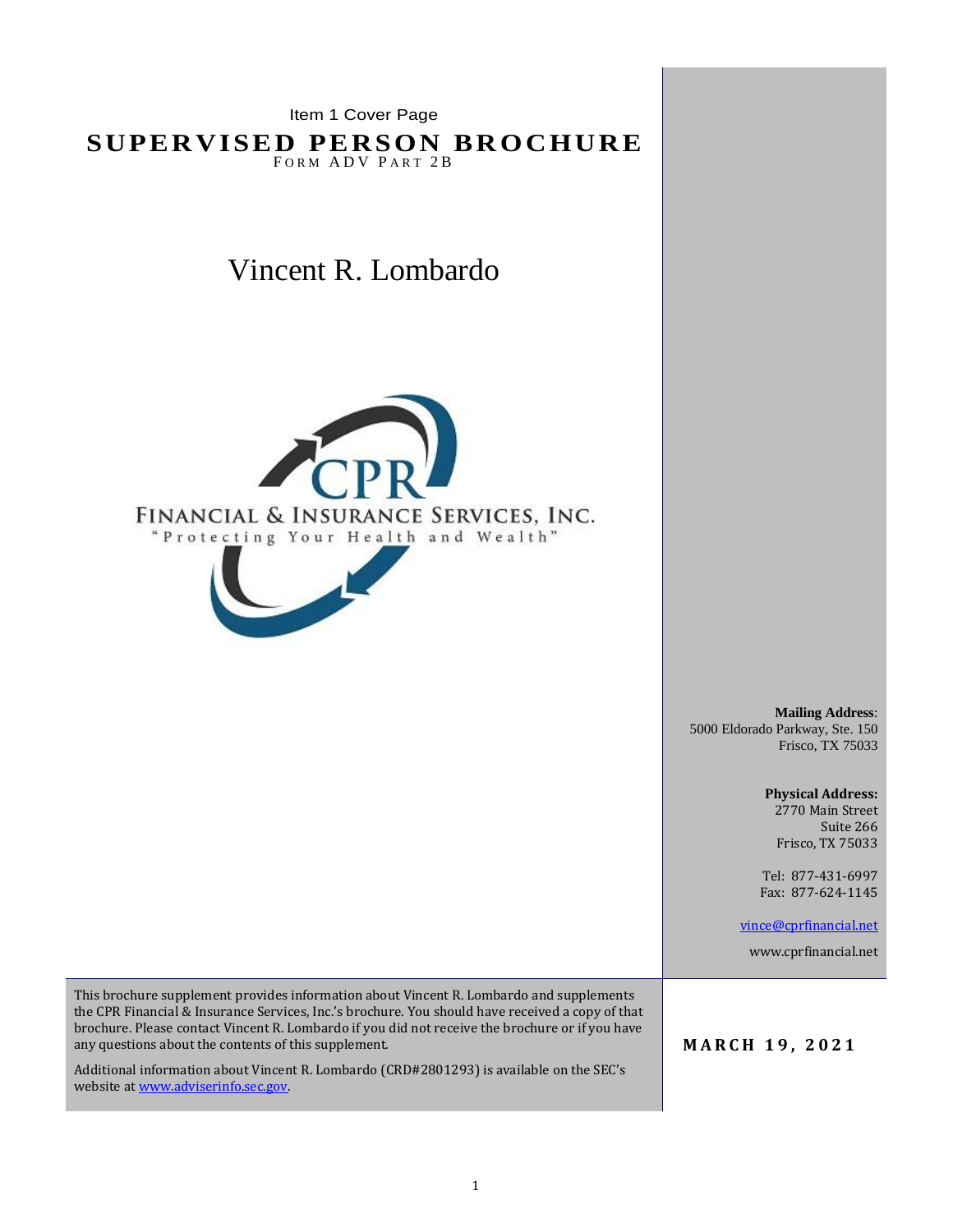## **Brochure Supplement (Part 2B of Form ADV) Additional Investment Advisor Representative - Vincent R. Lombardo ("Vince")**

• Year of birth: 1966

**Item 2 Educational Background and Business Experience** Educational Background:

• Attended Broward College 1986-1988

Business Experience:

- Officer/Investment Advisor Representative; CPR Financial & Insurance Services, Inc. (08/2015 - Present)
- Independent Insurance Agent; (08/2010 Present)
- Owner/Officer; Vinou Corporation (04/1993 Present)
- Investment Advisor Representative; HBW Advisory Services LLC (03/2011 08/2015)
- Insurance Agent; HBW Insurance & Financial Services Inc. (08/2010 08/2015)
- Insurance Agent; Florida Insurance Group; (01/2012 05/2012)
- Registered Representative; HBW Securities LLC (02/2011 12/2011)
- President/Partial Owner/Insurance Agent; Premier 1 Insurance Group (08/2008 12/2011)
- Registered Representative; United Equity Securities, LLC (04/2008 08/2010)
- Registered Representative; CCF Investments Inc. (01/2006 03/2008)
- Registered Representative; The Leaders Group, Inc. (08/2001 12/2005)

## **Item 3 Disciplinary Information**

None to report.

## **Item 4 Other Business Activities**

Mr. Lombardo has financial industry affiliated business activities as an insurance agent. He is licensed to sell, for sales commissions, insurance products. Approximately 25% of his time is spent in these activities. From time to time he offers clients advice or products from this activities.

This practice represents a conflicts of interest because it gives Mr. Lombardo an incentive to recommend products based on the commission amount received. This conflict is mitigated by disclosures, procedures, and the firm's Fiduciary obligation to place the best interest of the client first and the clients are not required to purchase any products. Clients have the right to purchase these products through another insurance agent of their choosing.

#### **Item 5 Additional Compensation**

Mr. Lombardo receives commission from the sale of insurance products, but he does not receive any performance based fees.

Vince Lombardo may receive certain benefits from Gradient Investments, LLC (and/or its affiliated companies) based on achieving certain production thresholds. These thresholds are not based on the sale of any specific product or specific product type. These incentives include marketing assistance, access to technology, office support, and business trainings and trips. While some of these benefit the client, such as technology and training, some do not. This creates a conflict of interest because it gives an incentive to the representative to meet this threshold. This conflict is mitigated by disclosures, procedures and the firm's fiduciary obligation to place the best interest of the Client first. Clients are not required to use Gradient Investments, LLC or any of its affiliated companies.